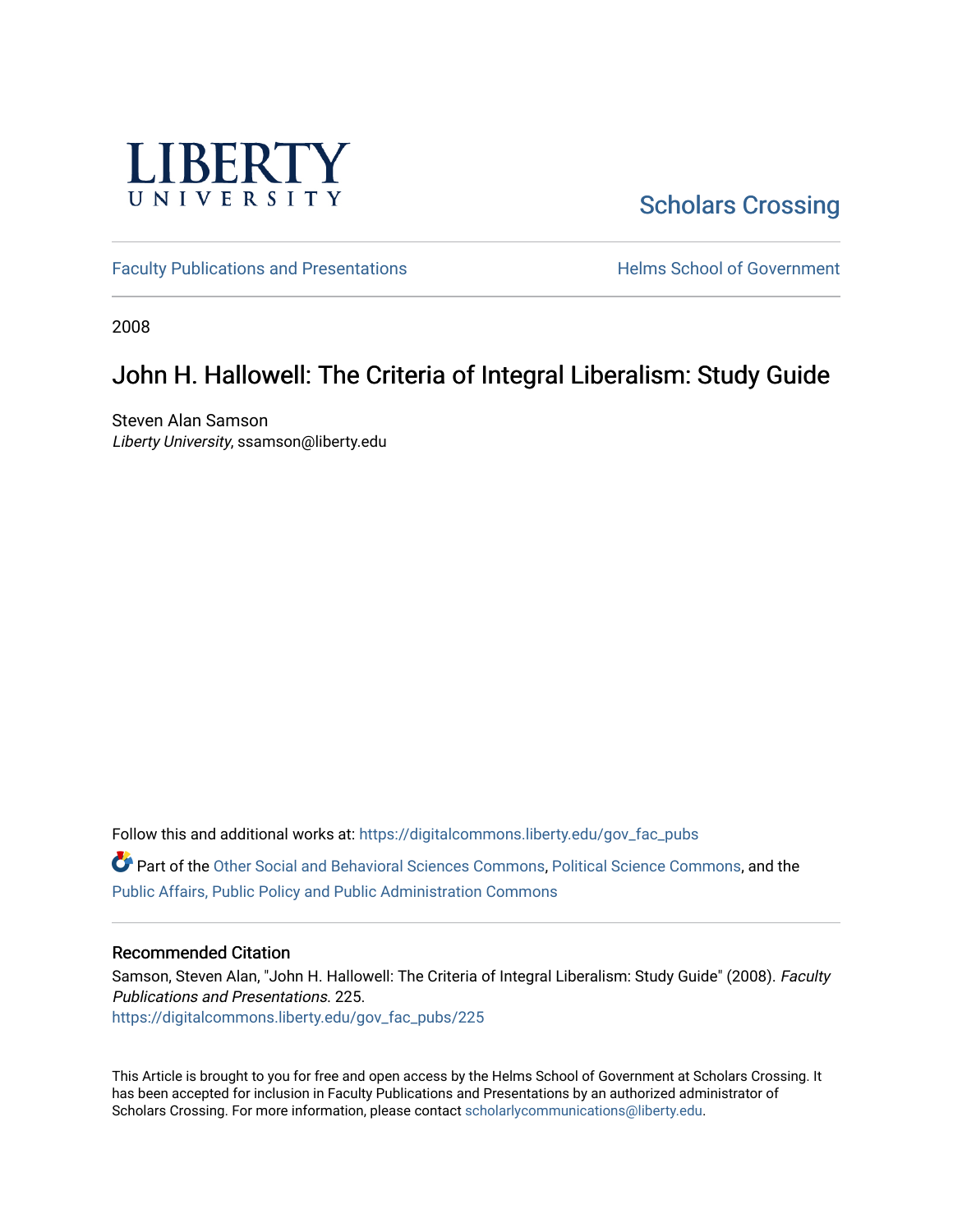# **JOHN H. HALLOWELL: THE CRITERIA OF INTEGRAL LIBERALISM: STUDY GUIDE, 2008 Steven Alan Samson**

Classical liberalism reflects its origins in a Christian civilization but subtly differs from Christianity in its voluntarist conception of the nature and destiny of man. In the absence of a strong ontological and epistemological sense of God's creation and superintendence of the world, liberal values become either mere assertions with little rational basis (which has led to a widespread rejection of natural law) or sentimental holdovers from a faith that has lost its claim over the whole of life. As the Apostle Paul noted, the alternative is the Epicurean motto: "Let us eat and drink, for tomorrow we die" (1 Cor. 15:32).

### **Integral Liberalism: Precepts or Criteria**

- Absolute value of human personality [Oliver Wendell Holmes, Jr. relativized it]
- Spiritual equality of all individuals [Hobbes was less high-minded: the ability to murder one another is a "great equalizer"]
- Autonomy of individual will [cf. Rushdoony's "Man Over Law," which leads to "Man Apart from Law"]
- Essential rationality and goodness of man
- $\blacksquare$  Inalienable rights [but not concomitant duties]
- Contractual relationship between the state and individual [contradicts] "inalienable rights"]
- Law is the product of human will but also the embodiment of reason
- Government has primarily negative functions ["positive liberty" comes later]
- $\blacksquare$  Individual freedom in all spheres of life
- Transcendental order of truth accessible to man's natural reason and capable of evoking a moral response [a holdover of the natural law view]

Individual conscience, rather than God's sovereignty, has become the keystone of liberal doctrine. In fact, God is edged out of the picture. The individual conscience takes the place of God, who is moved from the public realm of obedience or worshipful submission to the private realm of belief. Liberalism thus represents an evolution from a voluntarist conception of an absolute but arbitrary God to a view of man after the same image. Note what Hallowell says below about making either the state sovereign or the individual sovereign. As Protagoras put it: Man is the measure [and the measurer] of all things.

The idea of inalienable rights and the idea of popular sovereignty are logically incompatible. But Rousseau came up with a solution to the dilemma: his "general will" idea can be used to reinterpret "inalienable" rights so that they are compatible with a state of being "forced to be free." That is, you enjoy the inescapable right to be compelled to act in your own best interest, which is also the collective interest. Rousseau's "general will" may be regarded as an absolute and unlimited sovereignty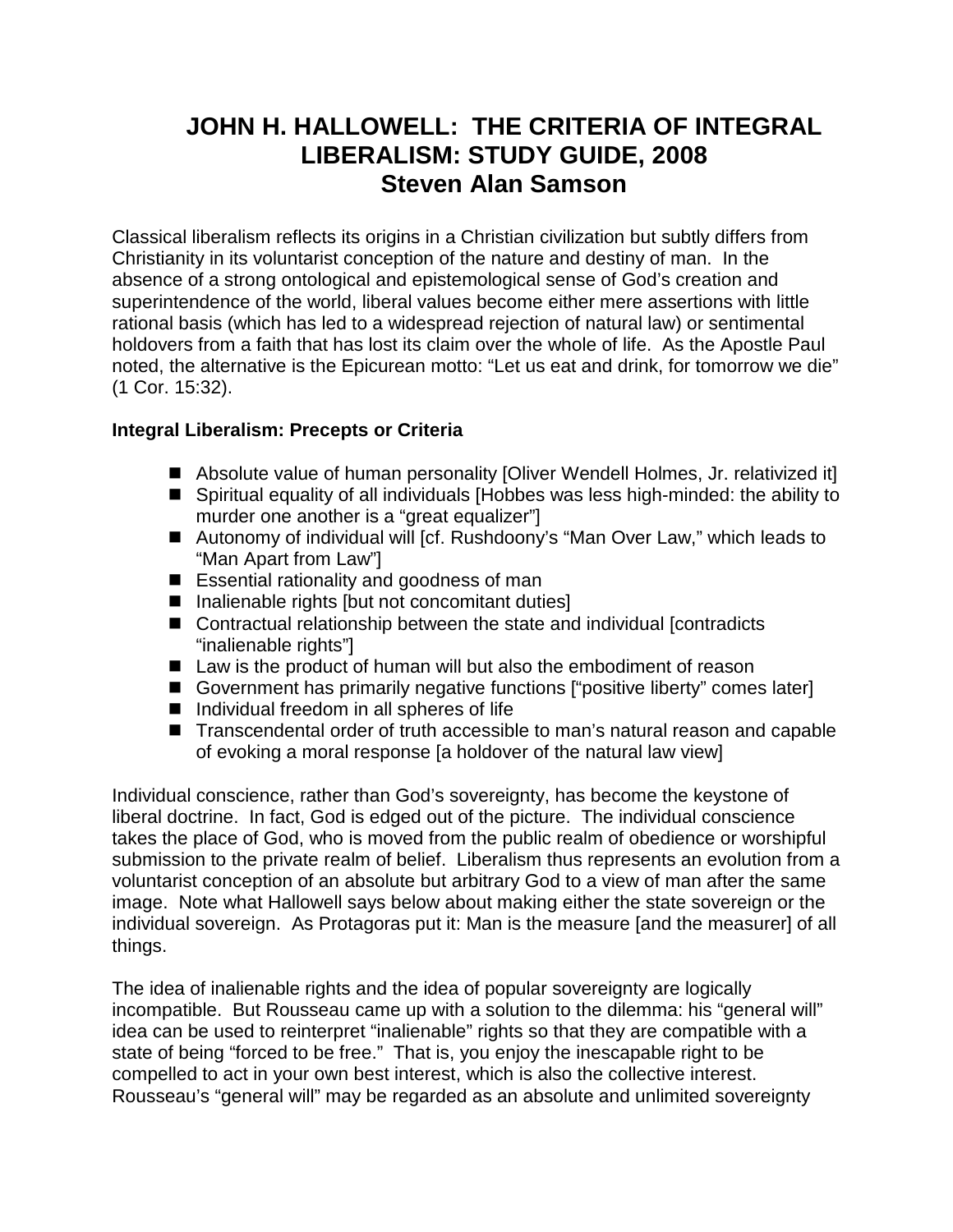that anticipates the totalitarianism of more recent times. This general will is "popular" because the people submit to what is in their best interest as determined by the "people's republic" (or its "vanguard").

In the liberal worldview, the subjective claims of individuals undercut the organic aspect of human community. Russell Kirk's canons of conservatism represent an effort to bring the respective goods of individuals and communities into harmony by restoring the transcendental dimension that liberalism has forsaken. What Rousseau offered is a this-worldly replacement. Liberalism depends on acts of the will (*e.g.*, consent) to make its vision of "natural reason" practically binding. But there is nothing to prevent another act of the will from loosing what was previously bound. Amid the free-for-all of electoral politics and the cupidity of temporary majorities (what Rousseau called "the will of all"), there is also nothing to prevent one faction from boldly claiming to represent the will of the people and imposing its own will on the rest ("one man, one vote, one time"). Hence the regime of "political correctness" and "repressive tolerance" envisioned by Herbert Marcuse. The hazards of such a fluid conception of consent may be discerned in Pope Benedict's discussion of the problem of voluntarism in the Regensburg Lecture. Democracy has become a mere charade that barely conceals a deadly duel of ideologies that rends the modern world. With every election and every judicial decision, the very foundations of liberty and self-government are placed in jeopardy.

The state has consequently been transformed from "a natural necessity arising out of men's needs and social nature with a *purpose* transcending the subjective wills of individuals" to "an artificial instrumentality based on the claims of individuals. . . . The state exists, not, as Aristotle believed, to make men good [an unfortunate choice of words], to enable them to live the 'good life' but to satisfy their *claims* and to reflect their *will*. This conception did not appear dangerous in any way to the early liberal for it was inconceivable to him that the will of men could be anything other than good or their claims anything other than legitimate" (114). This last point, of course, is an incredible assertion. If it were even remotely accurate, it would indicate how far the culture that produced classical liberalism had forsaken its foundations in Biblical Christianity.

**The Problem with Liberalism**: As Hallowell summarizes the problem: "The conception of the state as an instrumentality of the will of men contains in itself no limitation upon the way in which that will shall be employed. Without the conception of a final end or purpose for which the state exists the will of men can rapidly degenerate, as it did in fact degenerate, into an irresponsible one" (114). Society loses its moorings by straying from a jurisprudence based on divine law and natural law.

". . . With the disintegration of conscience [self-willed rather than divinely-attuned] and the denial of the existence of eternal truth and justice the liberal is driven by his own logic to either of two conclusions: to make the sovereign absolute (tyranny) or to make the individual absolute (anarchy)" (114-15). R. J. Rushdoony draws a similar conclusion in his discussion of the relationship of man and law in *The Politics of Guilt and Pity*.

SOURCE: John H. Hallowell, Main Currents in Modern Political Thought. New York: